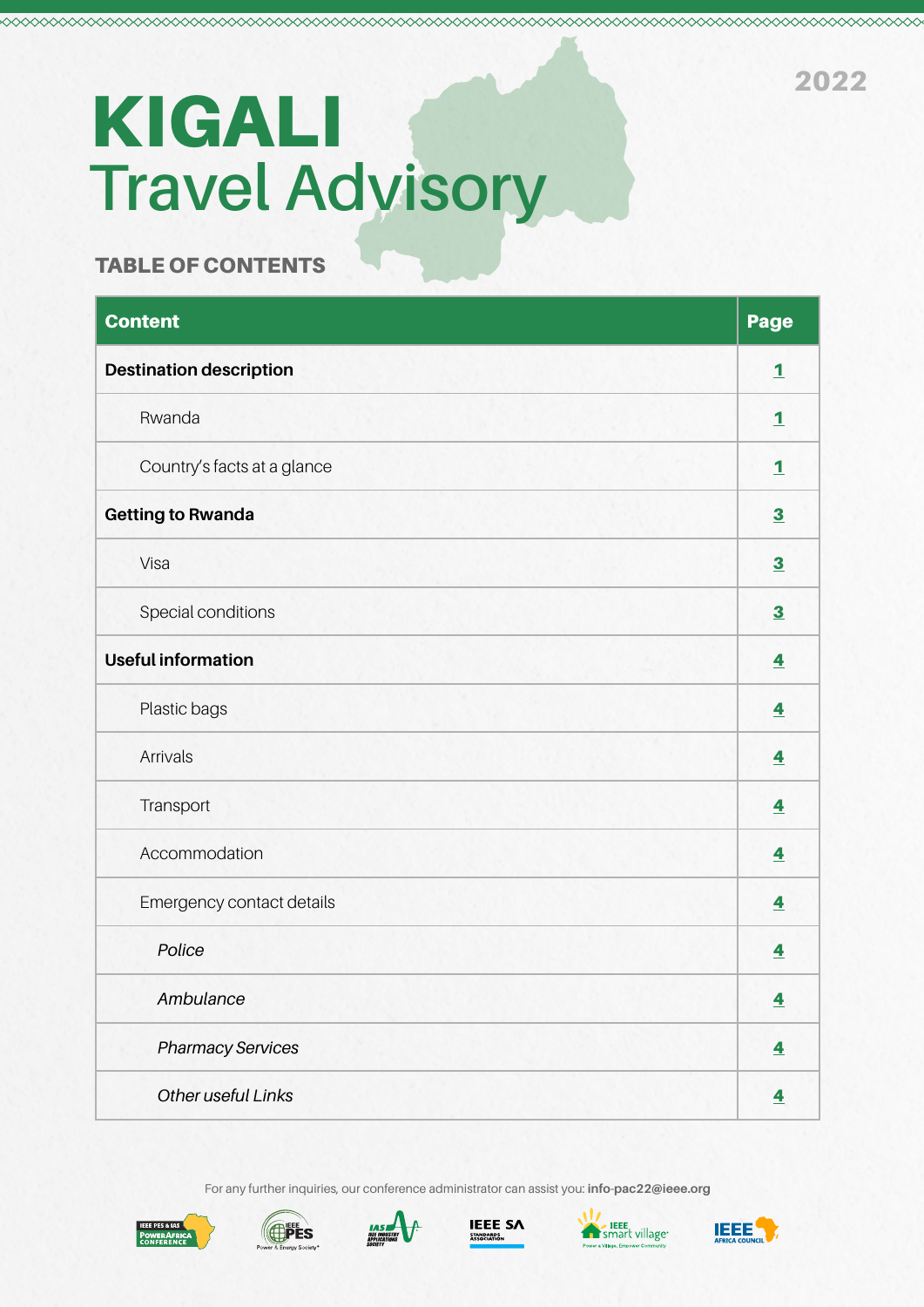# DESTINATION DESCRIPTION

### Rwanda

Rwanda is a country known for its breathtaking scenery, often referred to as the land of a thousand hills. Its capital Kigali has been Ranked the second most popular Destination in Africa for hosting international Conferences and Events by ICCA (International Congress and convention Association).



**High level of safety** & security ranked 1 in Africa and 4th in the world (Gallup 2018 Global Law & Order)



**Visa on arrival for all visitors,** Visa Waiver to delegates who are citizens of member stater of African Union, the Commonwealth & Francophonie countries.



Presence of an active **Convention Bureau.**

**Rwanda Ranked 6th Globally in Covid-19** management (Australian Think tank LOWY institute, 2021)



Kigali city has been ranked as **2nd preferred destination in Africa** (2019 ICCA rankings)



**ICT Highspeed** 4G LTE wireless broadband.



**17th Greenest place in the world (World** Travel Guide 2018)



Exceptionally **clean city.**



<span id="page-1-0"></span>

**Zero Tolerance to Corruption:** 3rd least corrupt country in Africa (Global Corruption Perception Index 2018)



**5th Best Place to be a Woman Globally** (Global Gender Gap Index 2017)



**Business friendly 2nd: easiest place to do business** (World Bank Doing Business report 2017)

# Country's facts at a glance

| <b>Capital City</b>           | Kigali                                                                                                                                                                                                    |  |  |
|-------------------------------|-----------------------------------------------------------------------------------------------------------------------------------------------------------------------------------------------------------|--|--|
| <b>Size</b>                   | 26,338 km                                                                                                                                                                                                 |  |  |
| <b>Location</b>               | <b>Fast / Central Africa</b>                                                                                                                                                                              |  |  |
| <b>Bordering</b><br>countries | North: Uganda South: Burundi<br>West: DR Cong East: Tanzania                                                                                                                                              |  |  |
|                               | Central African Time (CAT) - UTC/<br>$GMT + 2 hours$                                                                                                                                                      |  |  |
| <b>Climate</b>                | Average temperatures of 24 - 27oC<br>(hottest months June through<br>September), in the mountains expect<br>cooler temperatures and more rain.<br>Rwanda is an ideal all year-round<br>travel destination |  |  |
| <b>Languages</b>              | Kinyarwanda, French, English and<br>Kiswahili<br>Business is generally conducted in<br>both French and English                                                                                            |  |  |

For any further inquiries, our conference administrator can assist you: **info-pac22@ieee.org** 











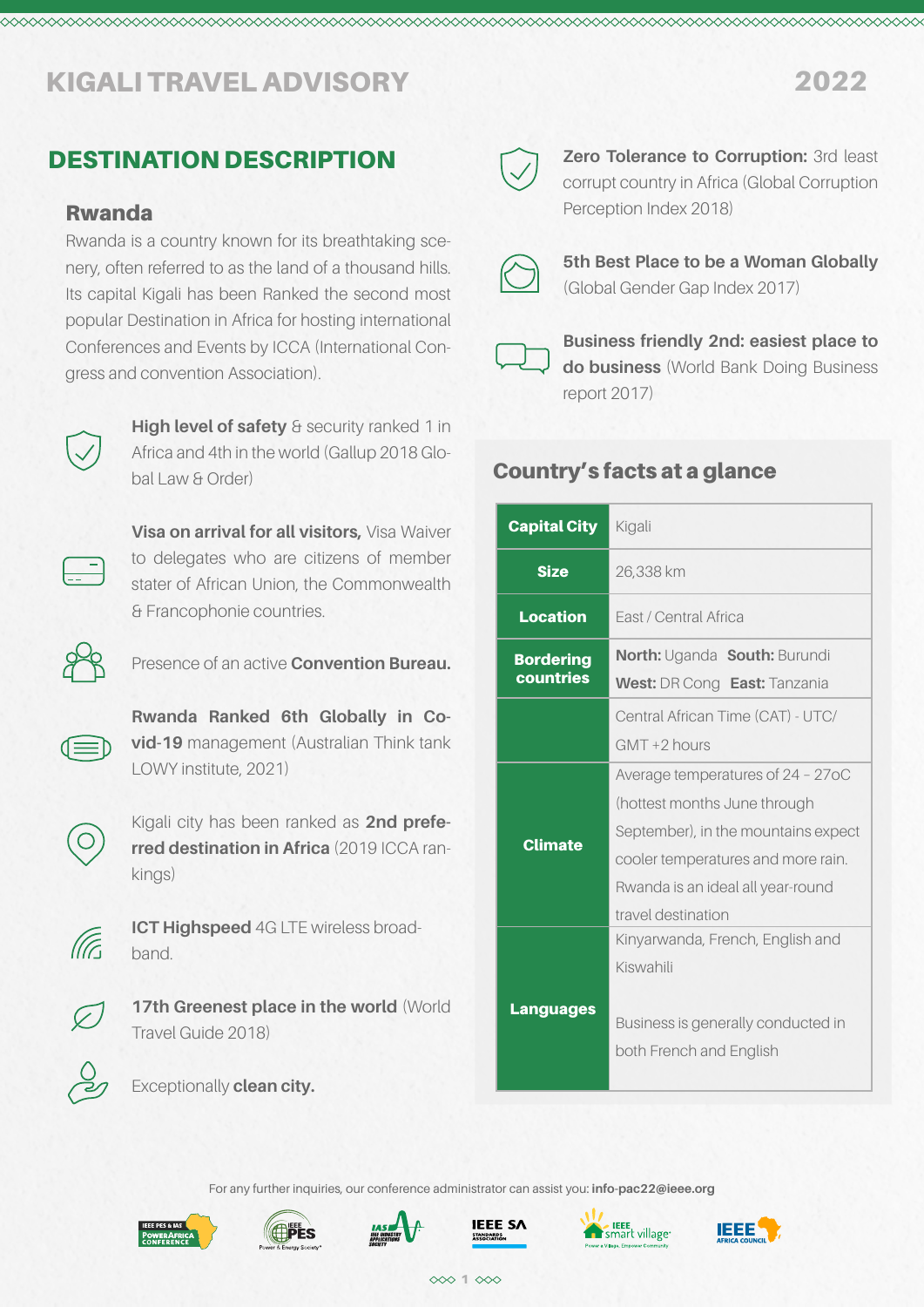**Currency** 

Banks, Cards and ATMs

| Rwandan Franc (RWF)                          |                                    |                                         |
|----------------------------------------------|------------------------------------|-----------------------------------------|
| -4 Banknotes: 500, 1000, 2000 and            |                                    | MTN and Airtel are Rwanda's two         |
| 5000 RWF                                     |                                    | mobile telecommunication service        |
| -6 Coins: 1, 5, 10, 20, 50, 100 RWF          |                                    | providers.                              |
|                                              |                                    | If you are visiting from another        |
| If not traveling with Rwandan Francs         |                                    | country, it is advisable to purchase a  |
| (RWF), other currencies commonly             | <b>Purchase</b><br><b>SIM Card</b> | SIM card at the airport or from any te- |
| accepted are the US Dollar (\$) and          |                                    | lecommunications agent. Every SIM       |
| Euro $(\epsilon)$ . Regional and other major |                                    | card user/buyer is expected to regis-   |
| foreign currencies are also accepted         |                                    | ter using their ID or passport number   |
| at forex bureaus, commercial banks,          |                                    | for activation. The SIM card can be     |
| hotels and at the airport.                   |                                    | registered at the point of purchase.    |
| National Bank of Rwanda exchange             |                                    |                                         |
| rates: https://www.bnr.rw/curren-            |                                    | Kigali is serviced by a number of bus   |
| cy/exchange-rate/                            |                                    | providers. Many people also choose      |
|                                              | <b>Transport</b>                   | to get around in taxicabs or motorcy-   |
| Automatic teller machines are avai-          |                                    | cle taxis.                              |
| lable and VISA cards or MasterCards          |                                    | VW Move: dial +250783118818             |
| are accepted throughout the country.         |                                    | Yegocabs: dial 9191                     |
|                                              |                                    |                                         |
| Cards are generally accepted in res-         |                                    | Mains electricity is supplied at 230 V/ |
| taurants and supermarkets.<br>$l$ $\alpha$   |                                    | 50 Hz.                                  |

However, it is recommended to have cash at hand when shopping or paying for restaurants services.

Country calling code **+250** (telecommunications among the best in Africa) Internet connectivity High speed 4 GLTE wireless broadband. **Driving** Cars drive on the right side of the road

Electrical appliances and outlets

Plug types: type C and G. It is advisa-

ble to bring your adapter.

Futher information can be found: **[https://www.visitrwanda.com/practical-infor](https://www.visitrwanda.com/practical-information/ )[mation/](https://www.visitrwanda.com/practical-information/ )**

For any further inquiries, our conference administrator can assist you: **info-pac22@ieee.org** 











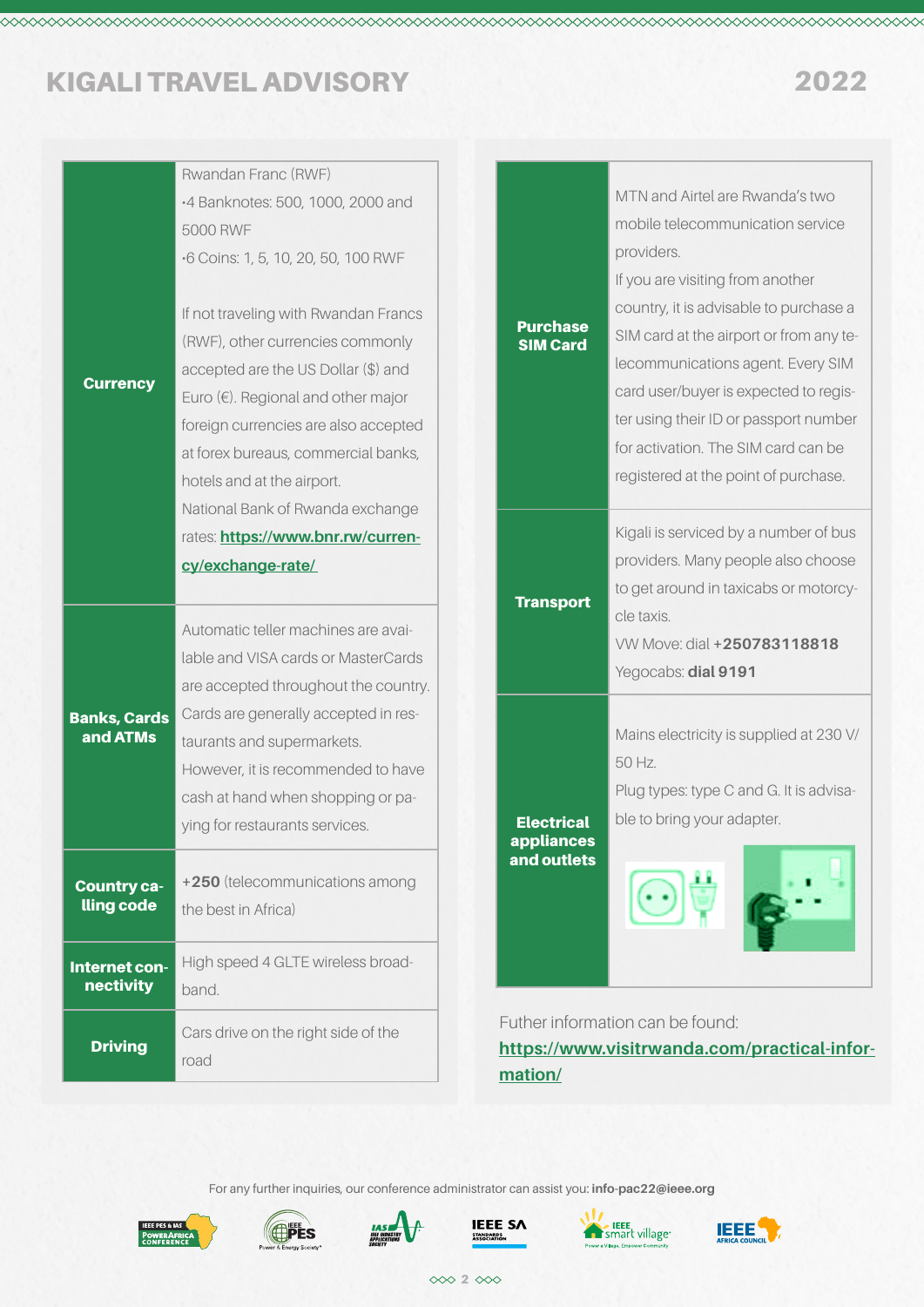## GETTING TO RWANDA

**The main airport of Rwanda is Kigali International Airport.** It is located 10 km east of the city center. Several daily flights connect Kigali with other capitals of the sub-region and intercontinental flights allow passenger traffic between Europe, Asia and other continents, directly or with a connection. RwandAir is the country's national flag carrier.

Details on RwandAir routes can be found on <https://www.rwandair.com/> under the "Destinations & Offers" tab.

### VISA

It is the responsibility of the traveler to confirm current details relating to specific circumstances using the following link: [https://migration.gov.rw/]( https://migration.gov.rw/)

Travelers from all countries can obtain a visa upon arrival for 30 days, without prior request for \$50 for single entry and can be paid in cash (Sterling, US dollars or Rwandan francs) or by Visa/MasterCard.

A visa can also be bought online ahead of travel (this must be completed at least 72 hours in advance of arrival). The applicant will receive a response from the immigration authorities within 3 days. **This response must be printed and handed over to the border control of immigration on arrival.** 

> Please note **that the passport must be valid for 6 months after**

**the return date.**

### Special Conditions

<span id="page-3-0"></span>

In the context of reciprocity, a 90 days visa is provided free to nationals of the following countries:

**Angola, Benin, Central African Republic, Chad, Ghana, Guinea, Indonesia, Haiti, Senegal, Seychelles, Sao Tome and Principe, Democratic Republic of Congo, members of the Community of East African States, Mauritius, the Philippines, Hong Kong and Singapore. For diplomatic and service passports, an exemption is applied for the following countries: Djibouti, Ethiopia, Gabon, Guinea, India, Israel, Morocco and Turkey.**

For countries affected by Yellow Fever; we recommend attendees to bring their certificate of inoculation, otherwise a further vaccination might be injected upon arrival, possibly at additional cost.

Further information available here:

### [Preventive measures information](https://www.rwandair.com/media-center/news-press-releases/following-instructions-from-the-rwanda-ministry-of-health-on-the-occurrence-of-the-yellow-fever-preventive-measures-have-been-adopted-to-protect-all-travelers-for-more-information-click-here/
)

All travelers should comply to the COVID-19 prevention measures. Please see:

[https://www.rbc.gov.rw/index.php?id=745](https://www.rbc.gov.rw/index.php?id=745 for more information.)  [for more information.](https://www.rbc.gov.rw/index.php?id=745 for more information.)

Other travel information can be found on: [https://www.rttarwanda.org/travel-guide/](https://www.rttarwanda.org/travel-guide/ ) 

### Recommended Hotels

[Check the list here]( https://ieee-powerafrica.org/recommended-hotels/)  $\mathbb{Z}$ 

For any further inquiries, our conference administrator can assist you: **info-pac22@ieee.org**